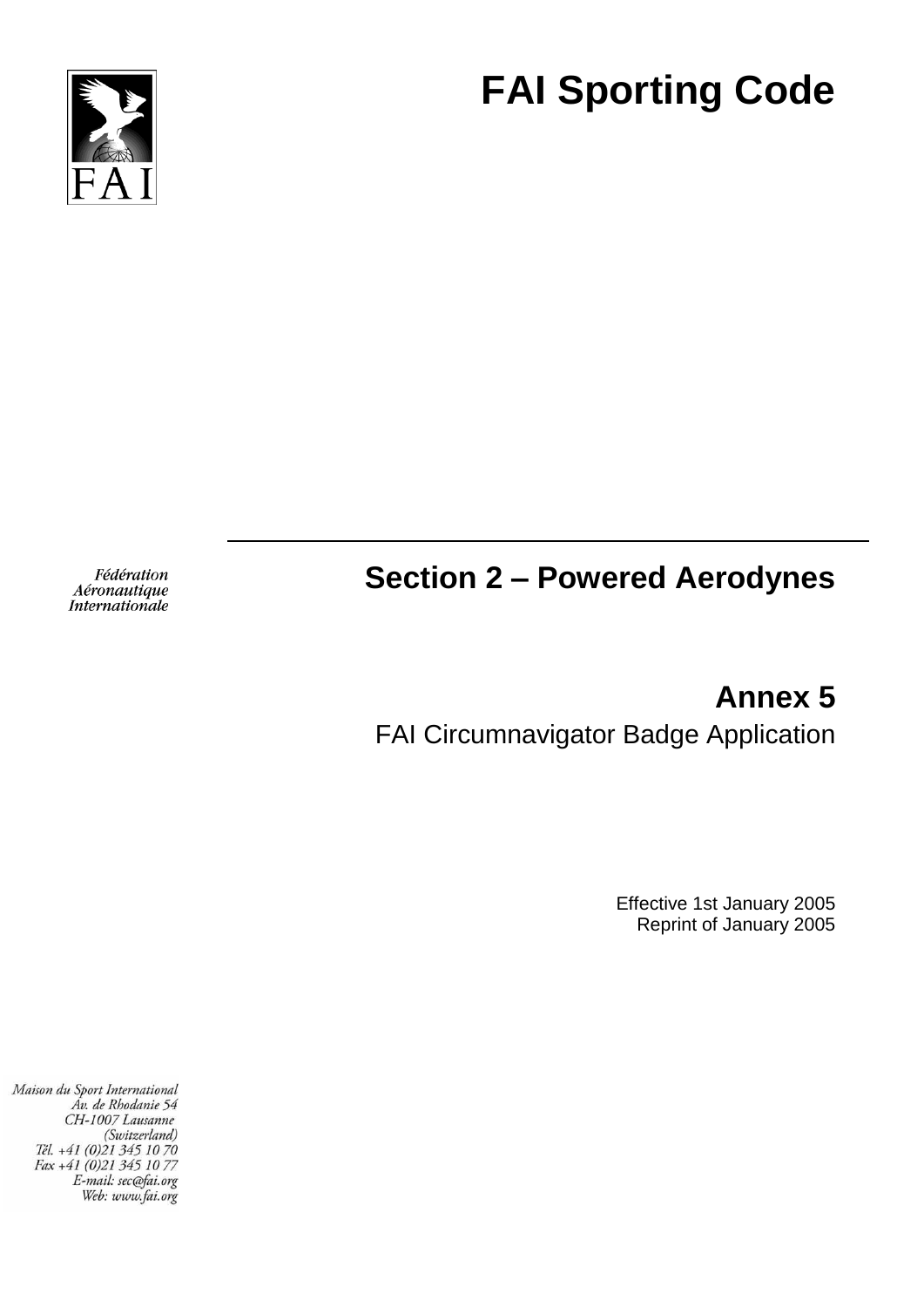

### **FAI CIRCUMNAVIGATOR BADGE APPLICATION**

*(Please print or type)*

#### *Part I – flight crew information*

| Name of Pilot in Command:                                          |                         |                         | Sex: |  |
|--------------------------------------------------------------------|-------------------------|-------------------------|------|--|
| Sporting License No.:                                              | <b>Expiration Date:</b> | Country<br>of<br>issue: |      |  |
| Name(s) of Crew/Copilot(s):<br>(use additional paper if necessary) |                         |                         | Sex: |  |
| Sporting License No.:                                              | <b>Expiration Date:</b> | Country<br>of<br>issue: |      |  |

#### *Part II – journey/aircraft information*

| Type of Circumnavigation:                                    | $\Box$ Eastbound     | Westbound<br>ப                                   | $\Box$ Polar | Non-stop                        |
|--------------------------------------------------------------|----------------------|--------------------------------------------------|--------------|---------------------------------|
| <b>Start Point of Journey</b><br>(with Identifier):          |                      | Date/Time of<br>Start (UTC):                     |              |                                 |
| Finish Point of Journey<br>(with Identifier):                |                      | Date/Time of<br>Finish (UTC):                    |              |                                 |
| Distance between Start and<br>Finish, if not the same point: |                      | <b>Total Distance</b><br>of Journey:             |              |                                 |
| Longitude of S-N<br><b>Equator Crossing:</b>                 | (polar flights only) | Longitude of N-<br>S Equator<br>Crossing:        |              | (polar flights only)            |
| Degrees of Longitude<br>between Equatorial<br>Crossings:     | (polar flights only) | <b>Total Number of</b><br><b>Control Points:</b> |              | (must be listed on pages 2 & 3) |
| Aircraft Manufacturer:                                       |                      | Aircraft Model:                                  |              |                                 |
| <b>Engine Manufacturer:</b>                                  |                      | Engine Model:                                    |              |                                 |
| <b>Engine Power Rating:</b>                                  |                      | Number of<br>Engines:                            |              |                                 |

*Part III – claimant/NAC information*

| <b>Claimant Name:</b>                                                                                                                                                                                                      |  |                             |  |
|----------------------------------------------------------------------------------------------------------------------------------------------------------------------------------------------------------------------------|--|-----------------------------|--|
| Claimant Address:                                                                                                                                                                                                          |  |                             |  |
| <b>Claimant Phone Number:</b>                                                                                                                                                                                              |  | <b>Claimant E-</b><br>mail: |  |
| <b>NAC Claiming</b><br>Achievement:                                                                                                                                                                                        |  |                             |  |
| Name of NAC Official:                                                                                                                                                                                                      |  | Title:                      |  |
| We certify that a flight was made, as described above, that qualifies for an FAI Circumnavigator Badge,<br>as set forth in FAI Sporting Code, Section 2, Chapter 9, and hereby apply for the FAI Circumnavigator<br>Badge. |  |                             |  |
| <b>Claimant Signature:</b>                                                                                                                                                                                                 |  | Date:                       |  |
| <b>NAC Official Signature:</b>                                                                                                                                                                                             |  | Date:                       |  |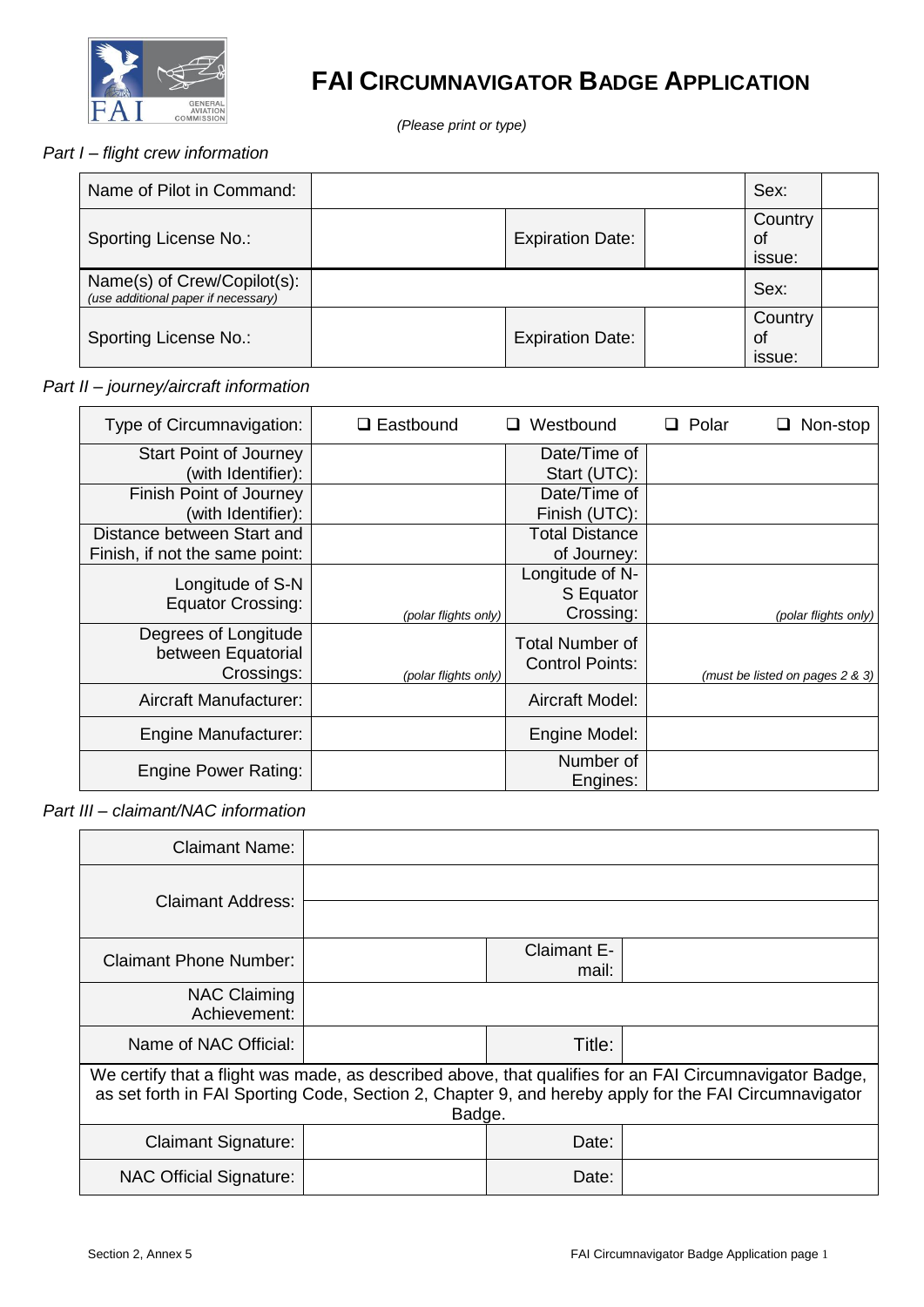

## **FAI CIRCUMNAVIGATOR BADGE APPLICATION**

*Part IIa – control points (a maximum of 20 control points may be used to satisfy the course distance requirement.)*

| Key:                                                                                                      |                        |                 |
|-----------------------------------------------------------------------------------------------------------|------------------------|-----------------|
| Name of Control Point<br>#                                                                                | <b>ICAO</b> Identifier |                 |
|                                                                                                           |                        |                 |
| Type of documentation showing point was reached<br>(customs form, fuel receipt, race documentation, etc.) | Date Reached           |                 |
|                                                                                                           | (dd/month/yyyy)        |                 |
|                                                                                                           |                        |                 |
| $\mathbf{1}$                                                                                              |                        |                 |
|                                                                                                           |                        |                 |
|                                                                                                           |                        |                 |
| $\mathbf 2$                                                                                               |                        | <b>Distance</b> |
|                                                                                                           |                        |                 |
|                                                                                                           |                        |                 |
|                                                                                                           |                        |                 |
| $\mathbf{3}$                                                                                              |                        |                 |
|                                                                                                           |                        |                 |
|                                                                                                           |                        |                 |
| $\overline{4}$                                                                                            |                        |                 |
|                                                                                                           |                        |                 |
|                                                                                                           |                        |                 |
| 5                                                                                                         |                        |                 |
|                                                                                                           |                        |                 |
|                                                                                                           |                        |                 |
|                                                                                                           |                        |                 |
| 6                                                                                                         |                        |                 |
|                                                                                                           |                        |                 |
|                                                                                                           |                        |                 |
| $\overline{7}$                                                                                            |                        |                 |
|                                                                                                           |                        |                 |
|                                                                                                           |                        |                 |
| 8                                                                                                         |                        |                 |
|                                                                                                           |                        |                 |
|                                                                                                           |                        |                 |
|                                                                                                           |                        |                 |
| 9                                                                                                         |                        |                 |
|                                                                                                           |                        |                 |
|                                                                                                           |                        |                 |
| $10\,$                                                                                                    |                        |                 |
|                                                                                                           |                        |                 |
|                                                                                                           |                        |                 |

Total distance this page: \_\_\_\_\_\_\_\_\_\_\_\_\_\_\_